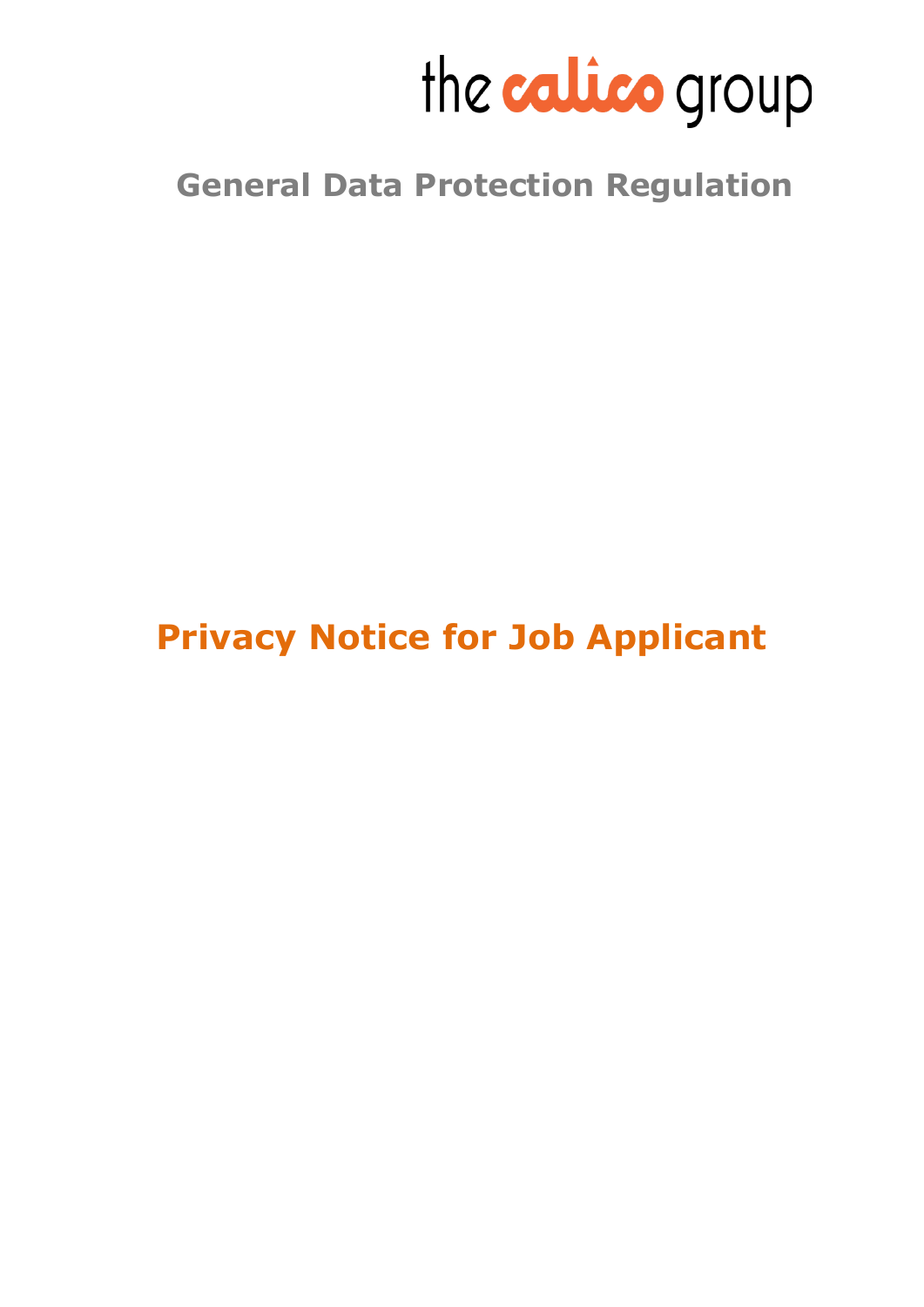## **GDPR Privacy Policy for Job Applicants**

## **Introduction**

- 1.1 The Calico Group is a "data controller". This means that we are responsible for deciding how we hold and use personal information about you.
- 1.2 You are being given access to this privacy notice because you are applying for work with us (whether as an employee, worker or contractor). It provides you with information about how and why your personal data will be used for the purposes of the recruitment exercise, and how long it will usually be retained for. We are required to provide you this information under the General Data Protection Regulation (UK GDPR) and all applicable regulations, domestic legislation, successor legislation relating to the protection of individuals with regards to the processing of personal data to which the Company and any Group Company is subject to.

## **Data protection principles**

- 1.3 We will comply with data protection law and principles, which means that your data will be:
	- 1.3.1 Used lawfully, fairly and in a transparent way.
	- 1.3.2 Collected only for valid purpose that we have clearly explained to you and not used in any way that is incompatible with these purposes.
	- 1.3.3 Relevant to the purposes we have told you about and limited only to those purposes.
	- 1.3.4 Accurate and kept up to date.
	- 1.3.5 Kept only as long as necessary for the purposes we have told you about.
	- 1.3.6 Kept securely.

## **The kind of information we hold about you**

- 1.4 In connection with your application for work with us, we will collect, store, and use the following categories of personal information about you:
	- 1.4.1 The information you have provided to us in your curriculum vitae and covering letter.
	- 1.4.2 The information you have provided on our application form, including your name, title, address, telephone number, personal email address, date of birth, gender, employment history, qualifications, skills, experience and employment history.
	- 1.4.3 Any information you have provided about your current level of remuneration or employment benefits.
	- 1.4.4 Any information you have provided relevant to requesting that we make reasonable adjustments during the recruitment process, including whether or not you have a disability.
	- 1.4.5 Any information about your entitlement to work in the UK.
	- 1.4.6 Any information you provide to us during an interview.
	- 1.4.7 Results of assessments including but not limited to; strengths, psychometric testing and in tray exercises.
- 1.5 We may also collect, store and use the following "special categories" of personal data:
	- 1.5.1 Information about your race or ethnicity, religious beliefs and sexual orientation.
	- 1.5.2 Information about your health, including any medical condition, health and sickness records.
	- 1.5.3 Information about criminal convictions and offences.
	- 1.5.4 Driver checks including; MOT, tax, insurance and driver licences.
	- 1.5.5 References from previous employers, educational institutes or from character referees.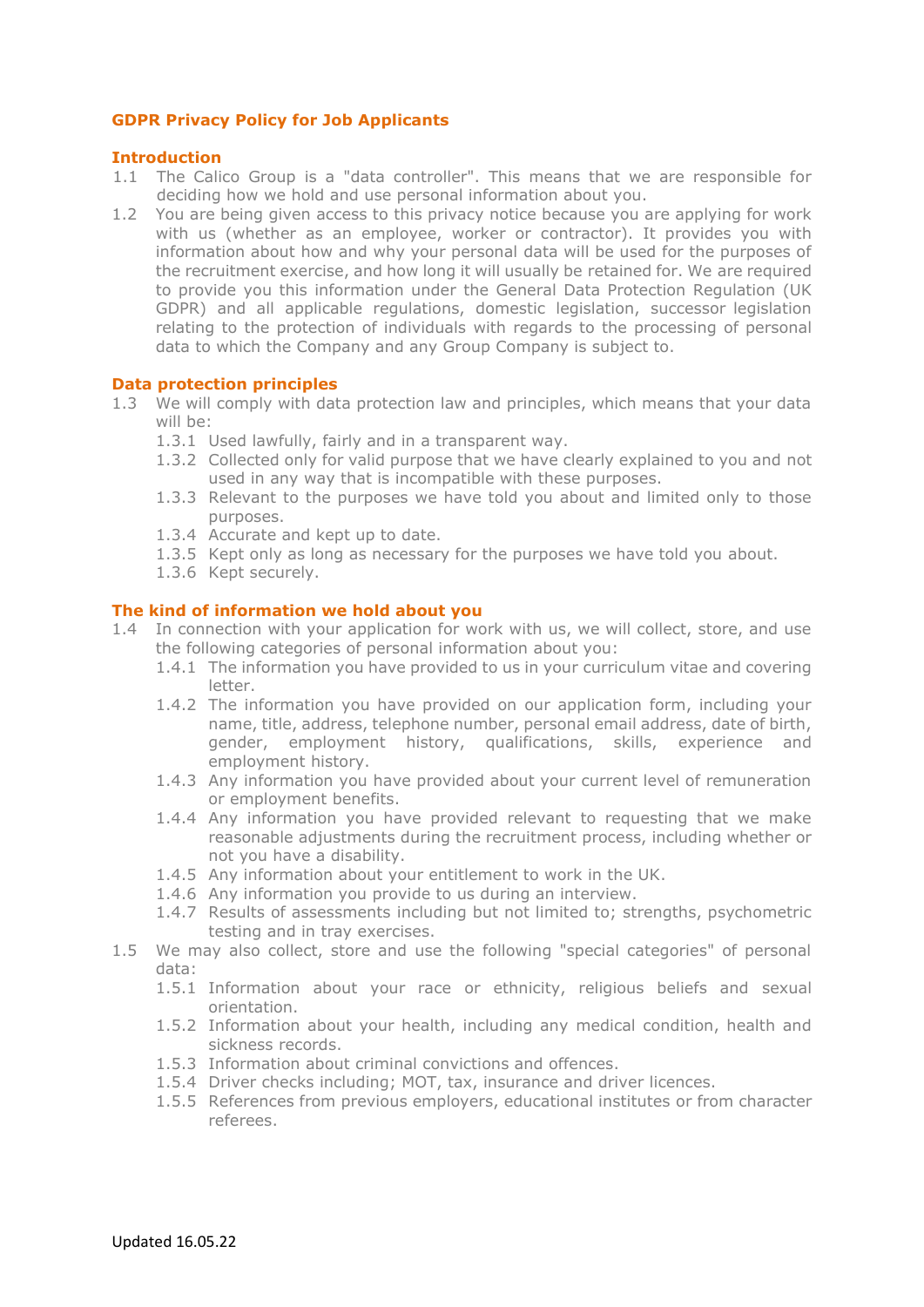## **How your personal information is collected**

1.6 We collect personal information about job applicants from a variety of sources. This information may be supplied by you in application forms or CVs through our online e-recruitment portal or paper based methods, contained in your passport or identity documents, or collected through interviews and other forms of assessment including online assessment.

At the point of hiring, we will also collect personal data about you from third parties:

- 1.6.1 Disclosure and Barring Service in respect of criminal convictions (where applicable to the job role);
- 1.6.2 Your named referees, from whom we collect the following categories of data: employment dates, job title, reason for leaving, conduct during employment and capability to perform the role.

## **Why we process your personal data**

- 1.7 We need to process data to take steps at your request prior to entering into a contract with you. We also need to process your data to enter into a contract of employment with you if you are successful in the recruitment process.
- 1.8 In some cases, we need to process data to ensure that we are complying with legal obligations. For example, it is required to check a successful applicant's eligibility to work in the UK before employment starts.
- 1.9 We have a legitimate interest in processing personal data during the recruitment process and for keeping records of the process. Processing data from job applicants allows the organisation to manage the recruitment process, assess and confirm a candidate's suitability for employment and make a decision on whom to offer the job to. We may also need to process data from job applicants to respond to and defend against legal claims arising from the recruitment process and provide feedback to the applicant on the outcome of the recruitment process.
- 1.10 Where we rely on legitimate interests as a reason for processing data, we have considered whether or not those interests are overridden by the rights and freedoms of the applicants and have concluded that they are not.
- 1.11 We process health information if we need to make reasonable adjustments to the recruitment process for applicants with a disability. This is to carry out our obligations and exercise specific rights in relation to employment.
- 1.12 Where we process other special categories of data, such as information about ethnic origin, sexual orientation, health or religion or belief, this is for equal opportunities monitoring purposes
- 1.13 For some roles, we are obliged to obtain information about criminal convictions, offences, professional registration and qualifications. Where we seek this information, we do so because it is necessary to carry out our obligations and exercise specific rights in relation to employment.
- 1.14 We will not use your data for any purpose other than the recruitment exercise for which you have applied.
- 1.15 If your application is unsuccessful, we will keep your personal data on file for up to 12 months in case there are future employment opportunities for which you may be suited or in the event of Subject Access Request or a tribunal claims procedure.

#### **Who will have access to your personal data?**

- 1.16 Your information will be shared internally for the purposes of the recruitment exercise. This includes members of the HR and recruitment team, interviewers involved in the recruitment process, managers in the business area with a vacancy and IT staff if access to the data is necessary for the performance of their roles.
- 1.17 The organisation will not share your data with third parties, unless your application for employment is successful and it makes you an offer of employment. The organisation will then share your data with former employers to obtain references for you, employment background check providers to obtain necessary background checks and the Disclosure and Barring Service to obtain necessary criminal records checks.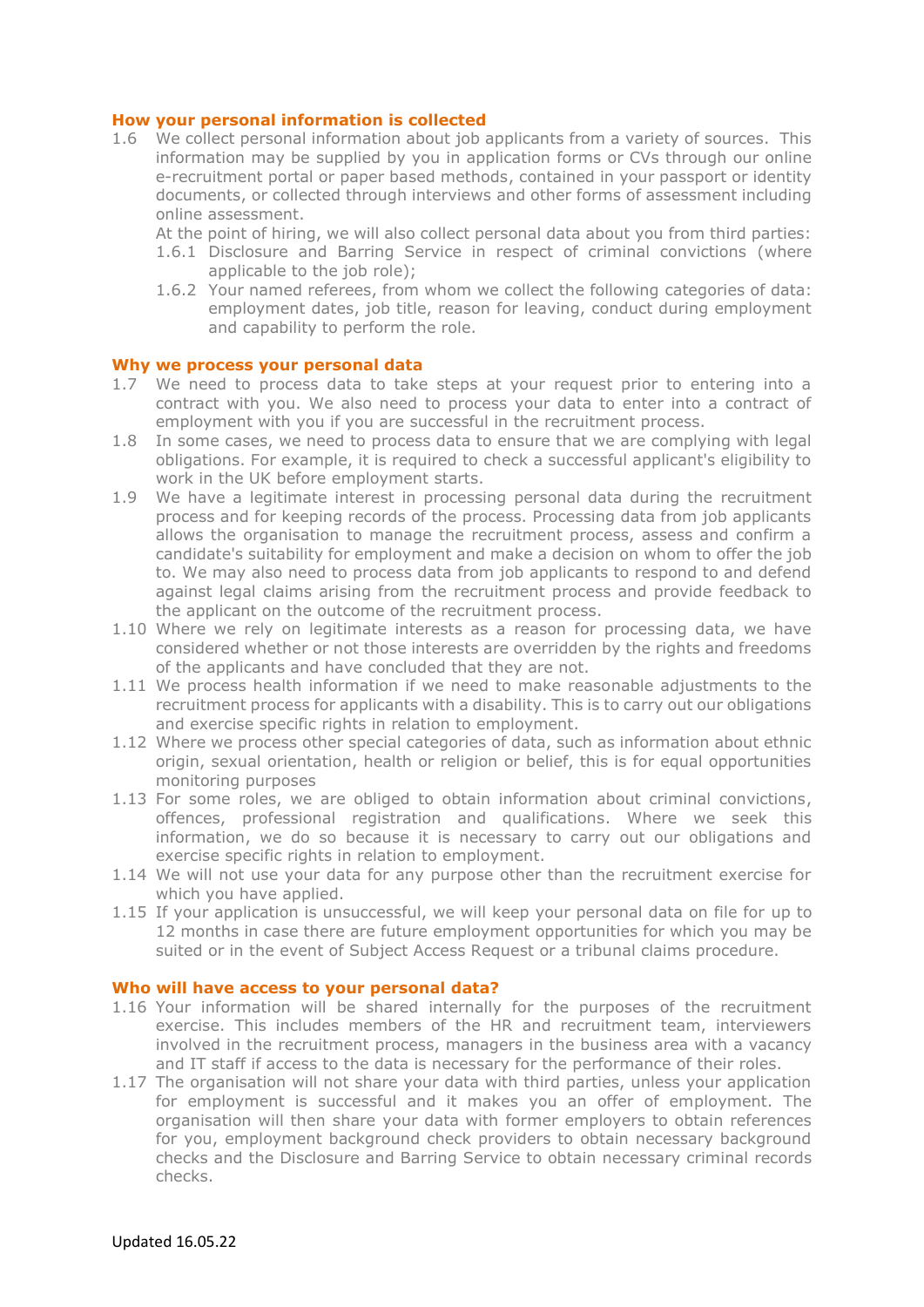1.18 The organisation will not transfer your data outside the UK.

## **If you fail to provide personal information**

1.19 If you fail to provide information when requested, which is necessary for us to consider your application (such as evidence of qualifications or work history), we will not be able to process your application successfully. For example, if we require a credit check or references for this role and you fail to provide us with relevant details, we will not be able to take your application further.

## **Information about criminal convictions**

- 1.20 We will process information about criminal convictions for some of our roles dependent upon the nature of the role and to comply with our legal obligations for those carrying out 'regulated activity'.
- 1.21 We will collect information about your criminal convictions history if we would like to offer you the role, conditional on checks and any other conditions, such as references, being satisfactory. We are entitled to carry out a criminal records check in order to satisfy ourselves that there is nothing in your criminal convictions history which makes you unsuitable for the role. In particular:
	- 1.21.1 We are legally required by the Independent Safeguarding Authority (ISA) to carry out criminal record checks for those who engage with vulnerable groups including children and who are carrying out 'regulated activity' as defined by the Safeguarding Vulnerable Groups Act 2006.
	- 1.21.2 Some roles within Acorn Recovery Projects, Delphi Medial Limited and Whitworth Trust are listed on the Rehabilitation of Offenders Act 1974 (Exceptions) Order 1975 (SI 1975/1023) and also specified in the Police Act 1997 (Criminal Records) Regulations (SI 2002/233) so are eligible for either a standard or enhanced check from the Disclosure and Barring Service. If you need more information about checks for specific roles, please contact the HR Department.
	- 1.21.3 Roles of Directors and those within our Finance and Payroll departments require a high degree of trust and integrity since they often involve dealing with financial information and/or high value client contracts so we may ask you to seek a basic disclosure of your criminal records history.
- 1.22 We have in place an appropriate policy document and safeguards which we are required by law to maintain when processing such data.

#### **Automated decision-making**:

1.23 You will not be subject to decisions that will have a significant impact on you based solely on automated decision-making.

## **Data security**

- 1.24 We have put in place appropriate security measures to ensure the safety of your personal data from accidental loss, unauthorised access, alteration, or disclosure. In addition, we limit access to your personal information to those employees, agents, contractors and other third parties who have a business need-to-know. They will only process your personal information on our instructions and they are subject to a duty of confidentiality. Details of these measures may be obtained from our Data Protection Officer.
- 1.25 We have put in place procedures to deal with any suspected data security breach and will notify you and any applicable regulator of a suspected breach where we are legally required to do so.

#### **Data retention**

#### **How long will you use my information for?**

1.26 If your application for employment is unsuccessful, we will hold your data on file for up to 12 months after the end of the relevant recruitment process. This is to enable